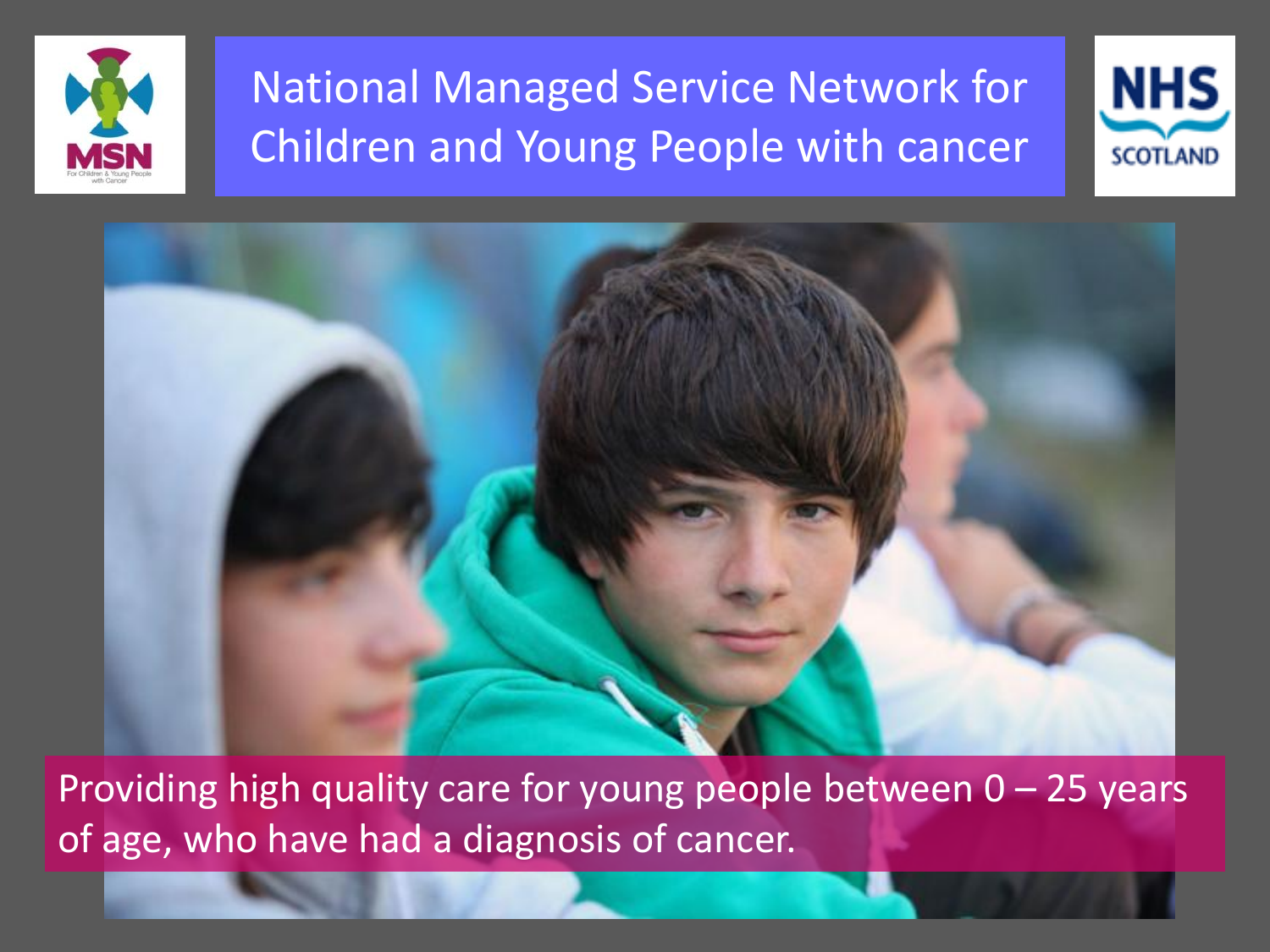



We are a national team of healthcare specialists who work together to treat young people who have had a diagnosis of cancer.



We work together across administrative and geographical boundaries to ensure the highest standard of care is available to all patients irrespective of the type of cancer they have and regardless of where they live.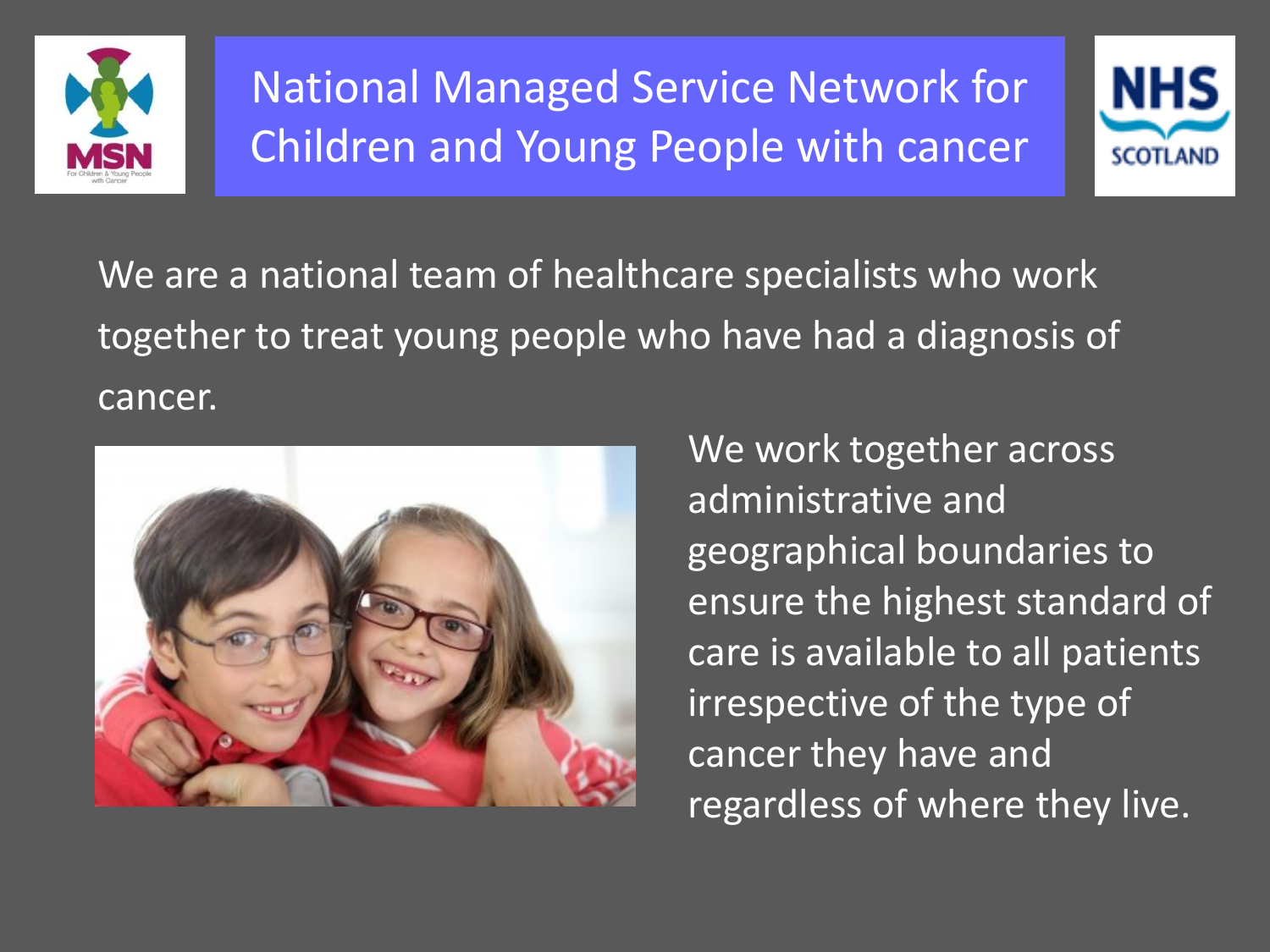



Patients and families may come into contact with one or more of the healthcare specialists listed below, during their time in hospital:

- **Physiotherapists**
- Occupational Therapists
- **Neurologists**
- **Nurse Specialists for paediatric** and young adult care
- Youth Support Coordinators and Play Therapists
- **CONCOLOGISTS**
- **Haematologists**
- **Pharmacists**
- **Psychologists**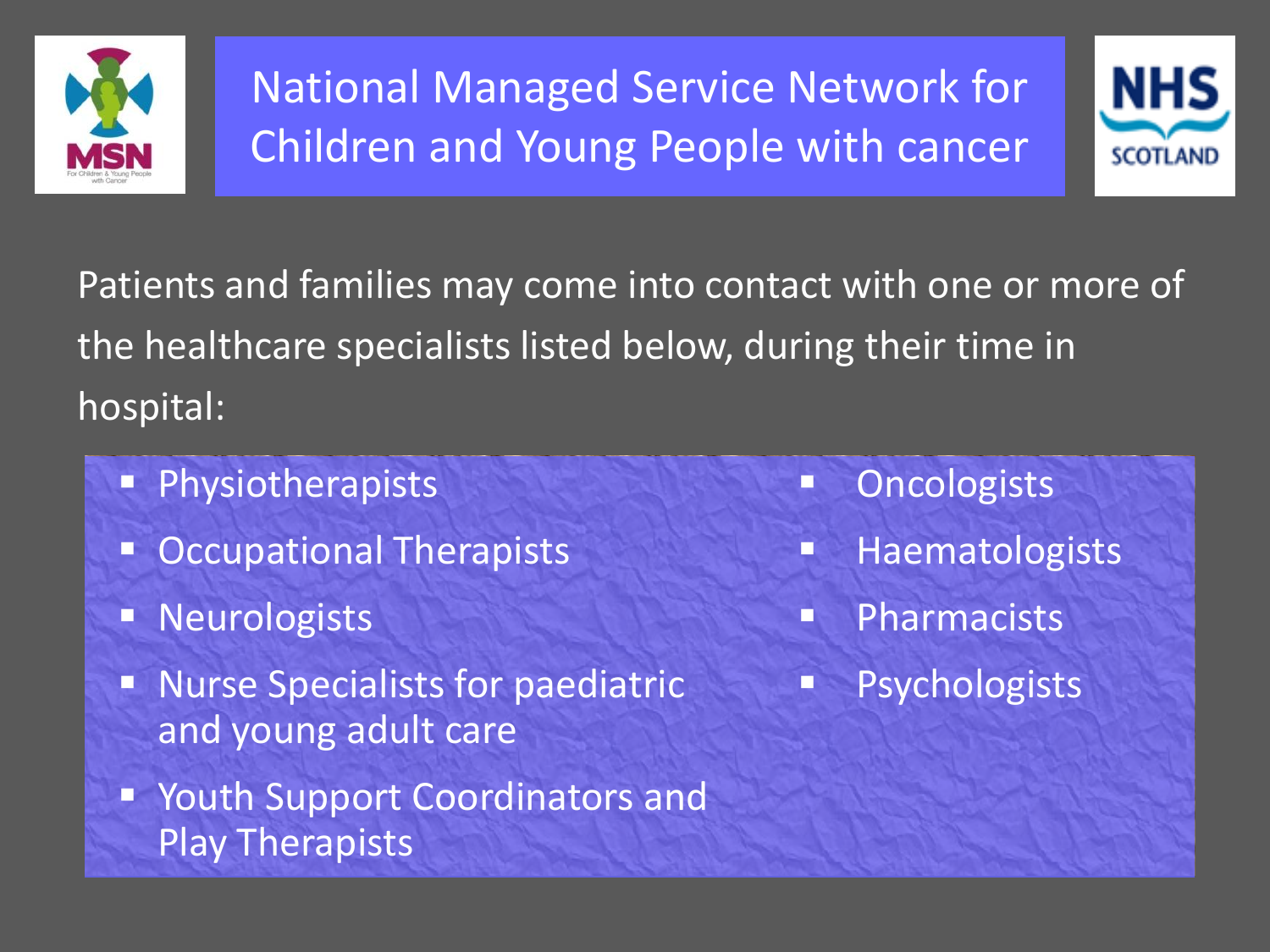



In Scotland, children and young adults are cared for by hospitals that specialise in young cancer care.

**Specialised cancer services for children age 0 - 16 years**, are accessed through centres in:

- Aberdeen (Royal Aberdeen Children's Hospital)
- Dumfries (Dumfries Royal Infirmary)
- **Dundee (Tayside Children's Hospital)**
- Edinburgh (Royal Hospital for Sick Children)
- Glasgow (Royal Hospital for Children)
- Inverness (Raigmore Hospital)

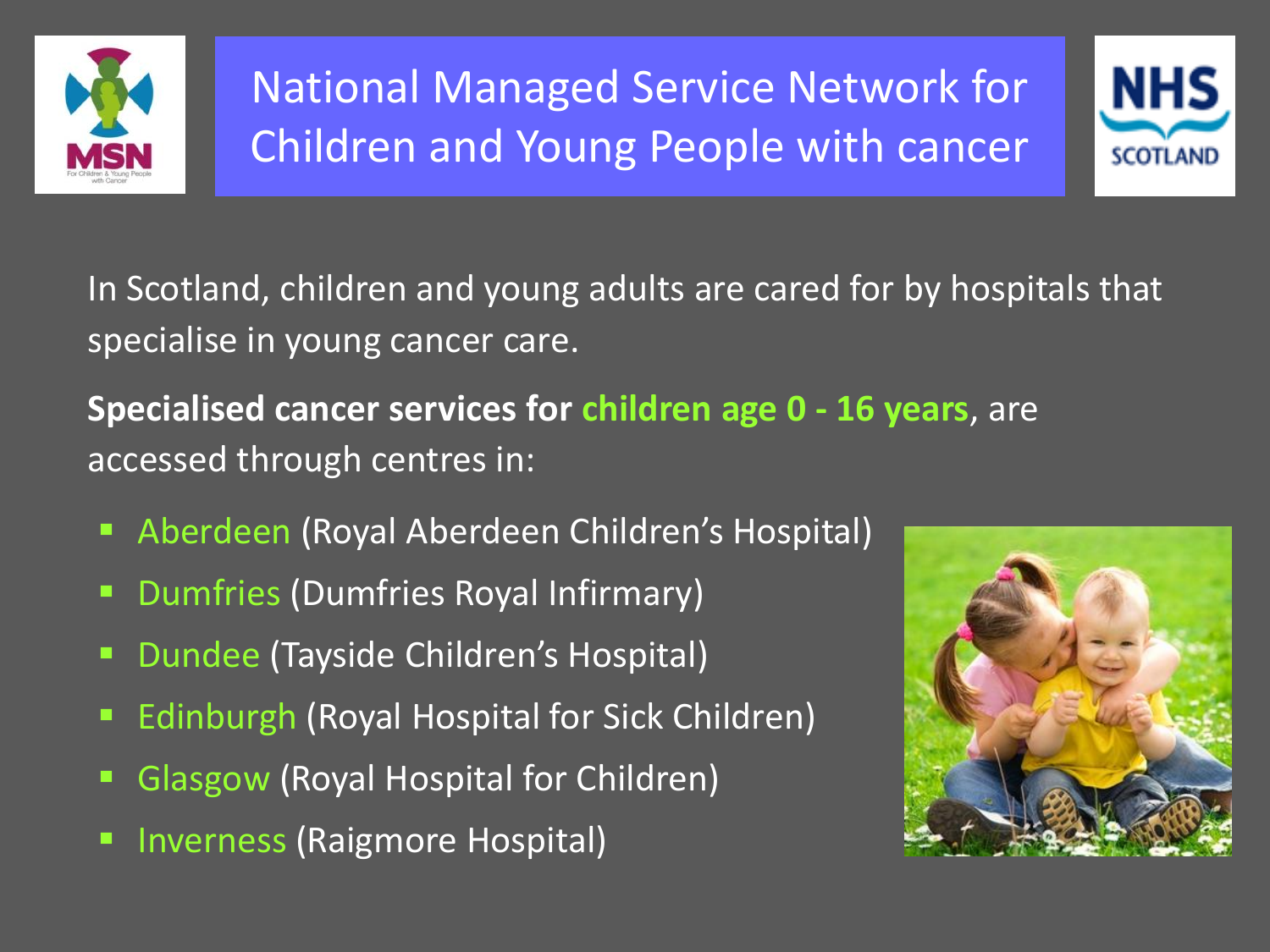



**Specialised cancer services for young people age 16 - 25 years**, are accessed through centres in:

- **Edinburgh (Western General Hospital)**
- Glasgow (Beatson West of Scotland Cancer Centre)

Nurses specialised in cancer care for young adults are also based in the following centres:

- Aberdeen (Aberdeen Royal Infirmary)
- **Dundee (Ninewells Hospital)**
- **F** Inverness (Raigmore Hospital)

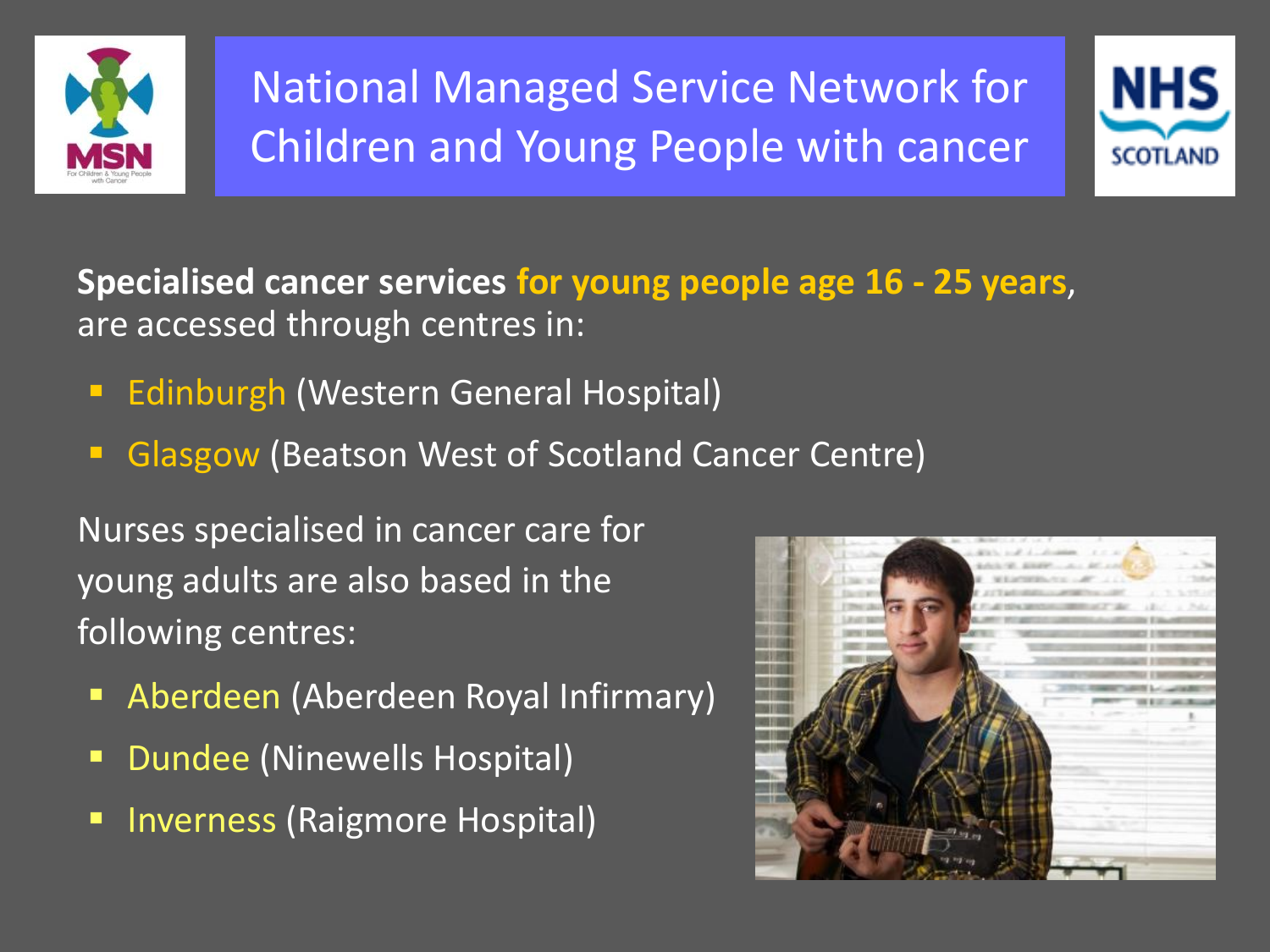



Dealing with a cancer diagnosis is a very difficult and upsetting time for patients and their families. We provide care for a variety of Psychological wellbeing issues affecting young people with cancer, such as:

- Anxiety
- Depression
- Problems with body image
- Loneliness
- Returning to school, college or work

**People who can help with these types of issues:**

- Psychologists
- Occupational Therapists
- Youth Support Workers
- Counsellors
- Clinical nurse specialist
- Chaplains
- Play therapists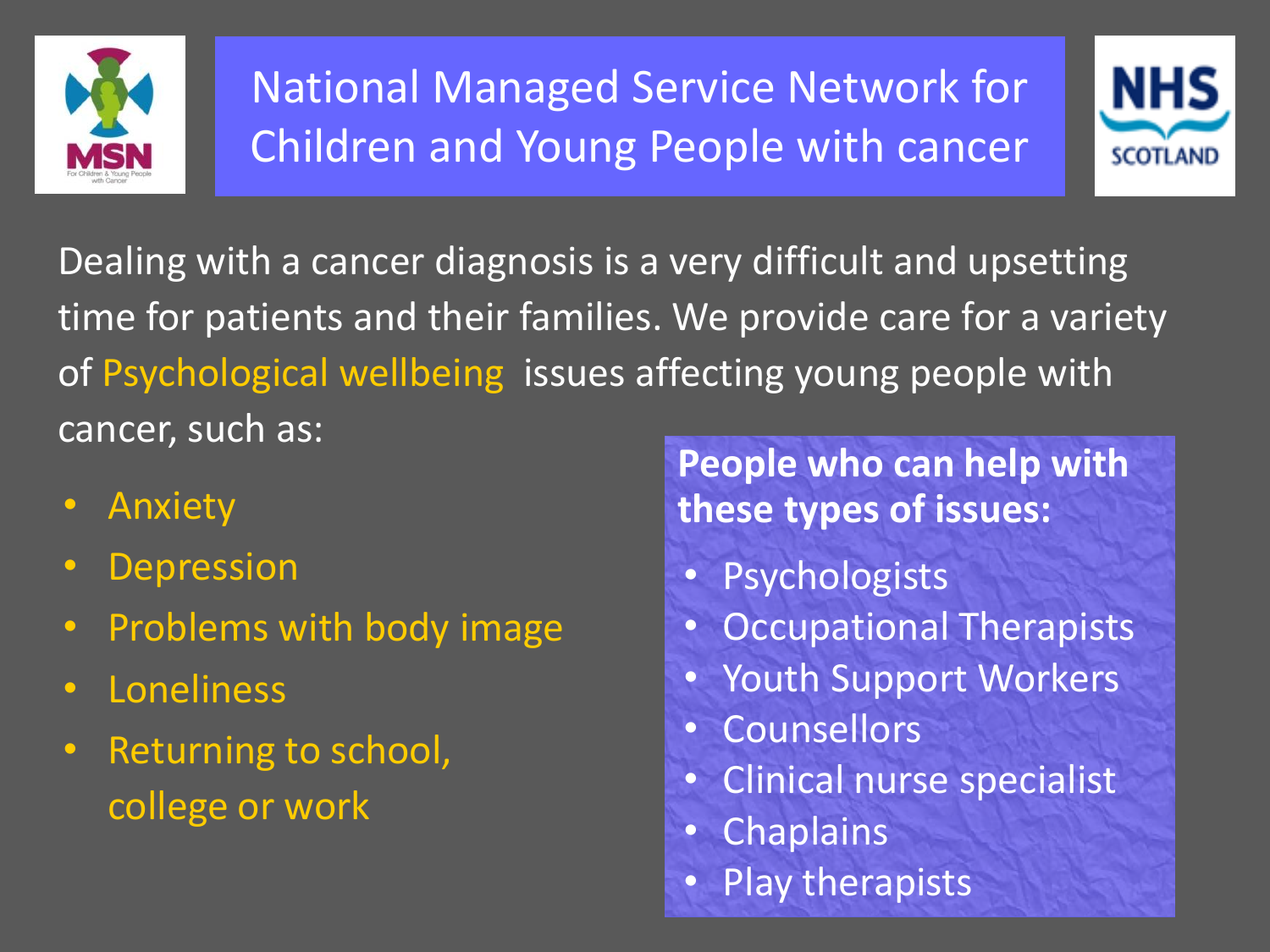



We provide care for a variety of Physical wellbeing issues affecting young people with cancer, such as:

- Tiredness and fatigue
- Digestion, swallowing and speech
- Mobility, independence, self-care
- Physical changes e.g. Hair loss, weight gain
- Pain management
- Sexual difficulties and fertility related issues

**People who can help with these types of issues:**

- Occupational Therapists
- Youth Support Workers
- Counsellors
- Clinical Nurse Specialists
- Physical Therapists
- Nutritionists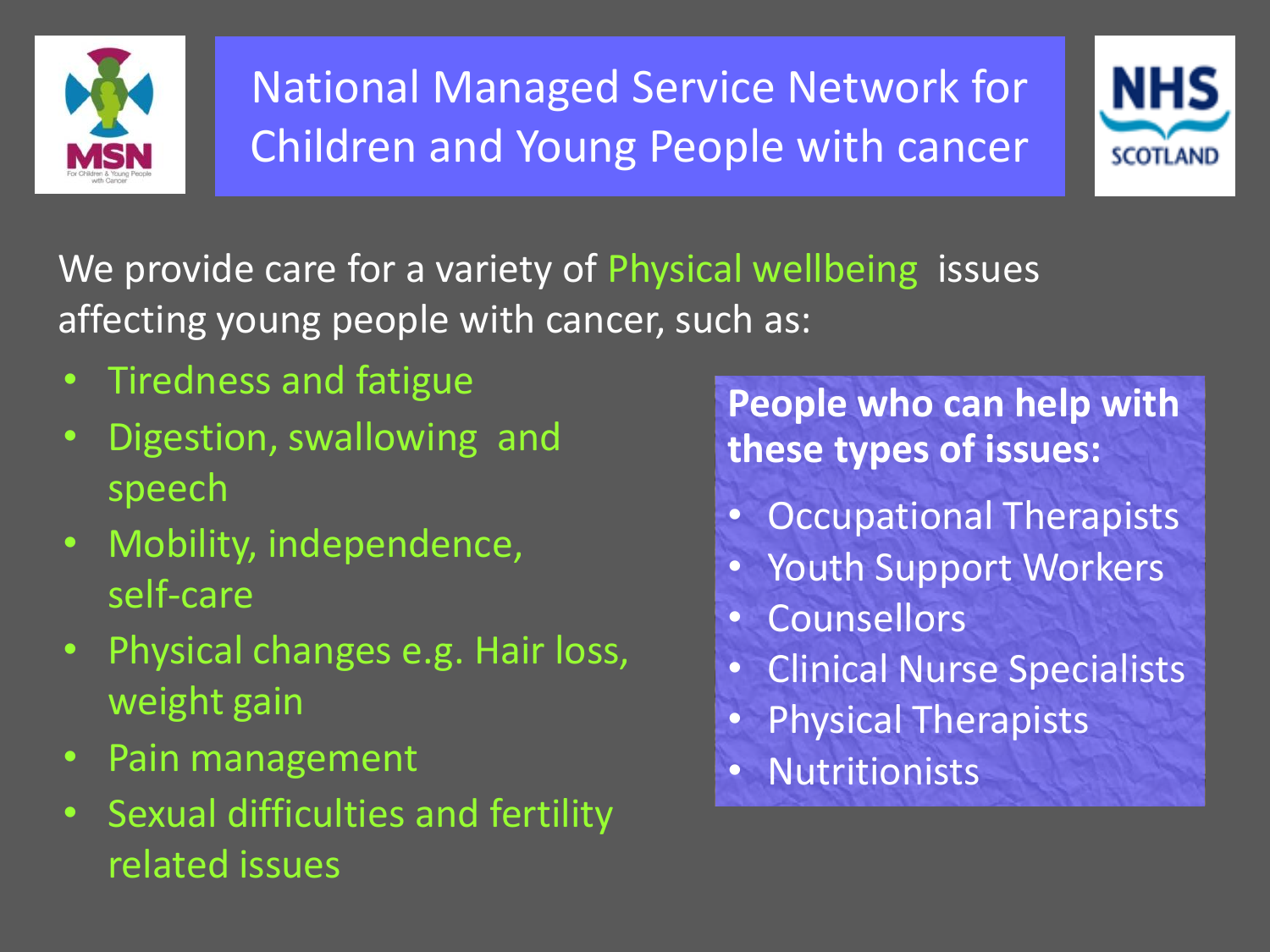



We provide care for a variety of Social matters affecting young people with cancer, such as:

- Friendships, feelings of loneliness or isolation
- Financial worries
- Housing
- Education
- Child care

**People who can help with these types of issues:**

- Clinical Nurse Specialists
- Youth Support Workers
- Counsellors
- Social Workers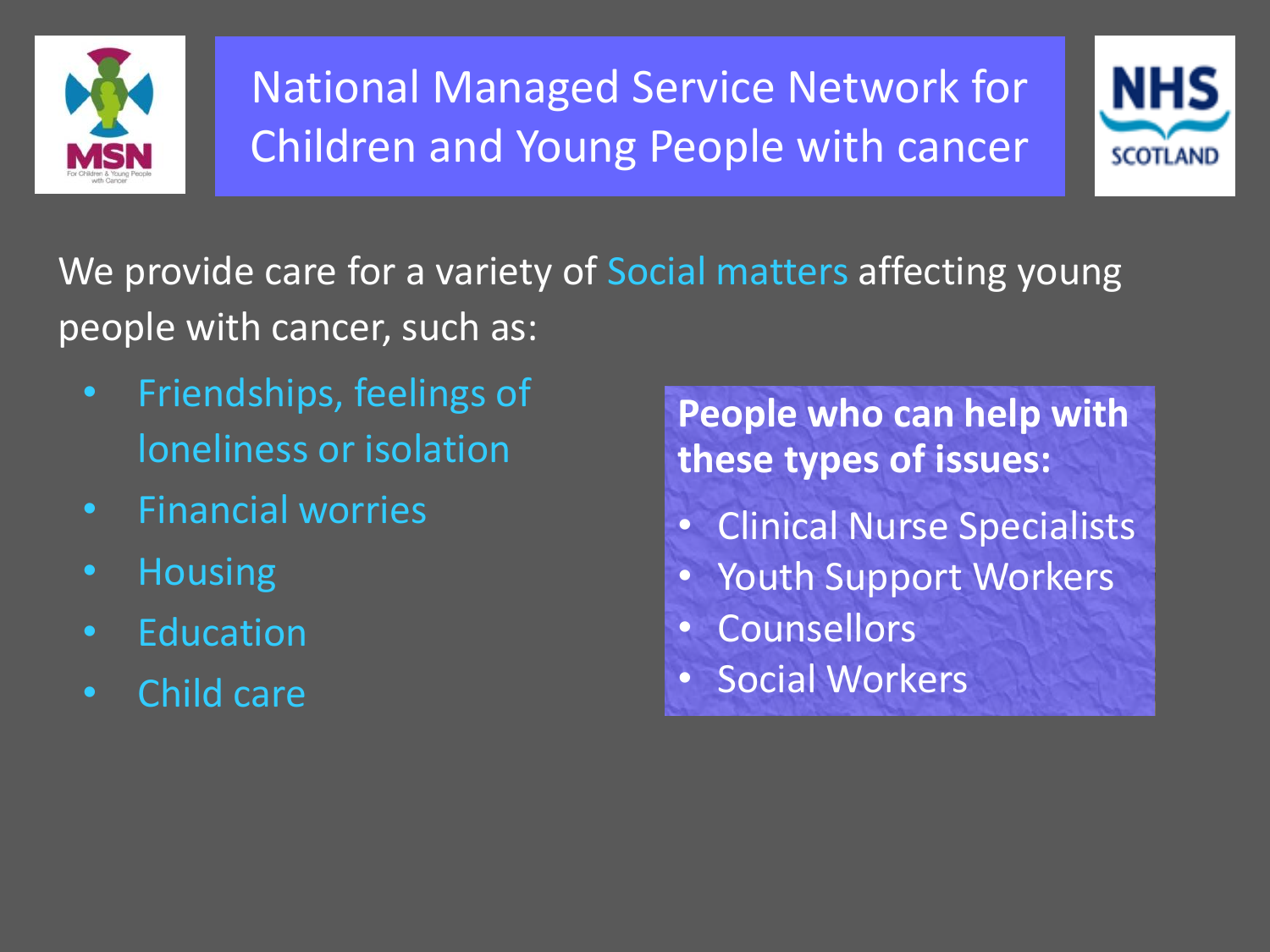



The MSN for Children & Young People with cancer (CYPC) ensure that all young people have equal access to the best services throughout Scotland.



 We recognise the importance of tailoring treatment to the needs of every young person while also looking after the psychological and physical aspects of their wellbeing.